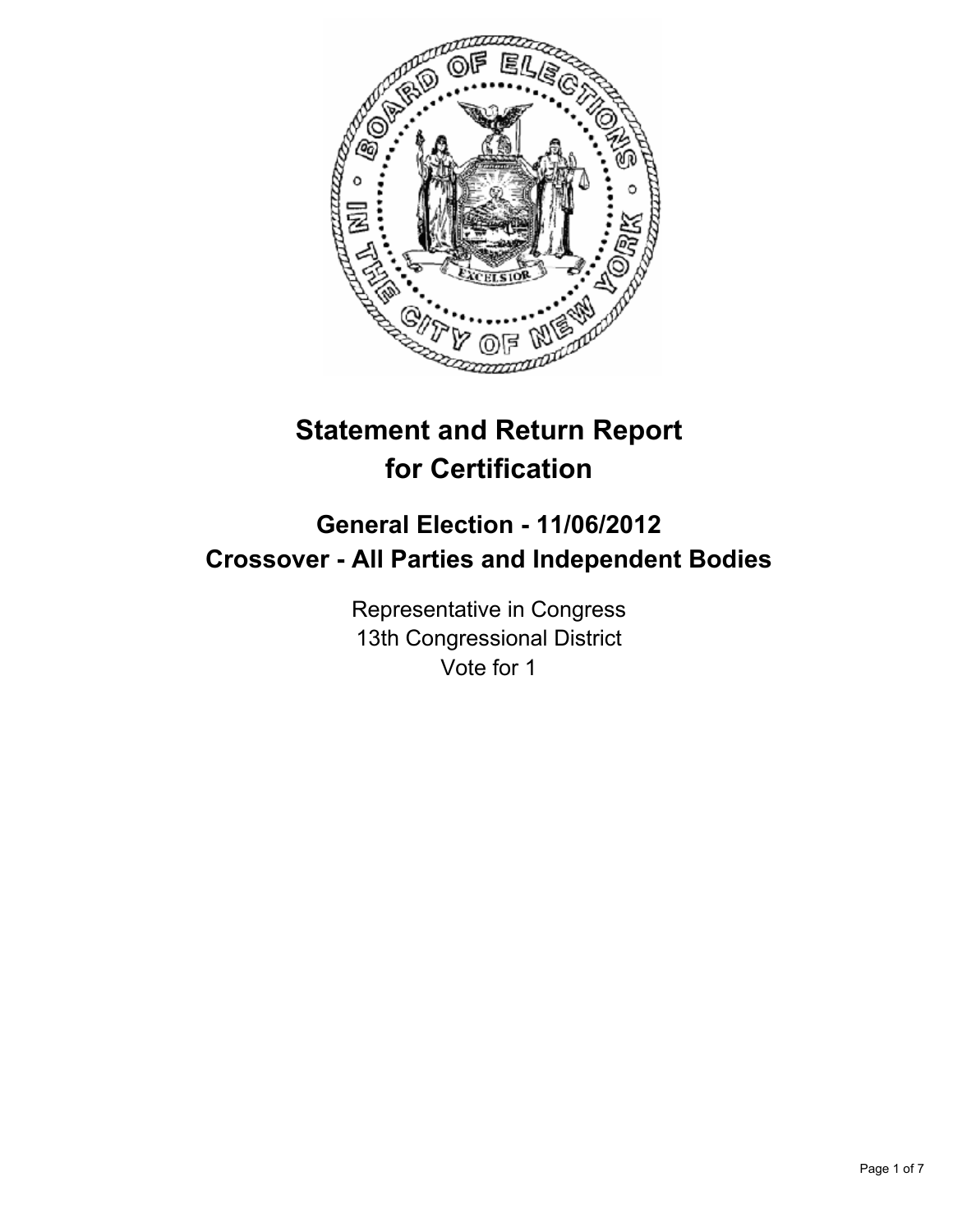

#### **New York County**

| PUBLIC COUNTER                                           | 162,622      |
|----------------------------------------------------------|--------------|
| <b>EMERGENCY</b>                                         | 1,590        |
| ABSENTEE/MILITARY                                        | 3,910        |
| <b>FEDERAL</b>                                           | 1,196        |
| SPECIAL PRESIDENTIAL                                     | 0            |
| AFFIDAVIT                                                | 18,920       |
| <b>Total Ballots</b>                                     | 188,238      |
| Less - Inapplicable Federal/Special Presidential Ballots | 0            |
| <b>Total Applicable Ballots</b>                          | 188,238      |
| CHARLES B. RANGEL (DEMOCRATIC)                           | 135,934      |
| CRAIG SCHLEY (REPUBLICAN)                                | 9,202        |
| CHARLES B. RANGEL (WORKING FAMILIES)                     | 3,592        |
| DEBORAH O. LIATOS (SOCIALIST WORKER)                     | 4,936        |
| ADAM SOKOL (WRITE-IN)                                    | 1            |
| ADAM TYRRELL (WRITE-IN)                                  | 1            |
| ADRIANNA MENA (WRITE-IN)                                 | 2            |
| ADRIANO ESPAILLAT (WRITE-IN)                             | 16           |
| ADRIANO ESPAILLET (WRITE-IN)                             | 1            |
| ALICE B. LEVY (WRITE-IN)                                 | 1            |
| ALTON H. MADDOX (WRITE-IN)                               | 1            |
| ALVIS CHRISTIAN (WRITE-IN)                               | 1            |
| ANGELA DAVIS (WRITE-IN)                                  | 1            |
| ANNA LEE EDWARDS (WRITE-IN)                              | 1            |
| ANTHONY E. JARA (WRITE-IN)                               | 2            |
| ANTONIO VITTER (WRITE-IN)                                | 1            |
| AUBREY ARCANGEL (WRITE-IN)                               | 2            |
| <b>BARACK OBAMA (WRITE-IN)</b>                           | 1            |
| BARRY GOLDWATER (WRITE-IN)                               | 1            |
| BILL CLINTON (WRITE-IN)                                  | 1            |
| <b>BILL PERKINS (WRITE-IN)</b>                           | 1            |
| <b>BRADEDA BENSIEY (WRITE-IN)</b>                        | 1            |
| <b>BRIAN HIGGINS (WRITE-IN)</b>                          | $\mathbf{1}$ |
| BRIAN LUNA (WRITE-IN)                                    | 1            |
| CARLOS MOCETE (WRITE-IN)                                 | 1            |
| CARNEN L. SANTOS (WRITE-IN)                              | 1            |
| CAROLYN B. MALONEY (WRITE-IN)                            | 1            |
| CHRISTINA M. DIAMOND (WRITE-IN)                          | 1            |
| CLIFTON ADRO HYDE (WRITE-IN)                             | 1            |
| CLYDE WILLIAMS (WRITE-IN)                                | 5            |
| CORNELIUS COOPER (WRITE-IN)                              | 1            |
| DENISE JOHN (WRITE-IN)                                   | 1            |
| DENNIS BROWN (WRITE-IN)                                  | 1            |
| EDMUND RANDOLPH HARRISON (WRITE-IN)                      | 2            |
| FRANK L. DELLA (WRITE-IN)                                | 1            |
| <b>GLENN GOLUB (WRITE-IN)</b>                            | 1            |
| <b>GREGORY MEEKS (WRITE-IN)</b>                          | 1            |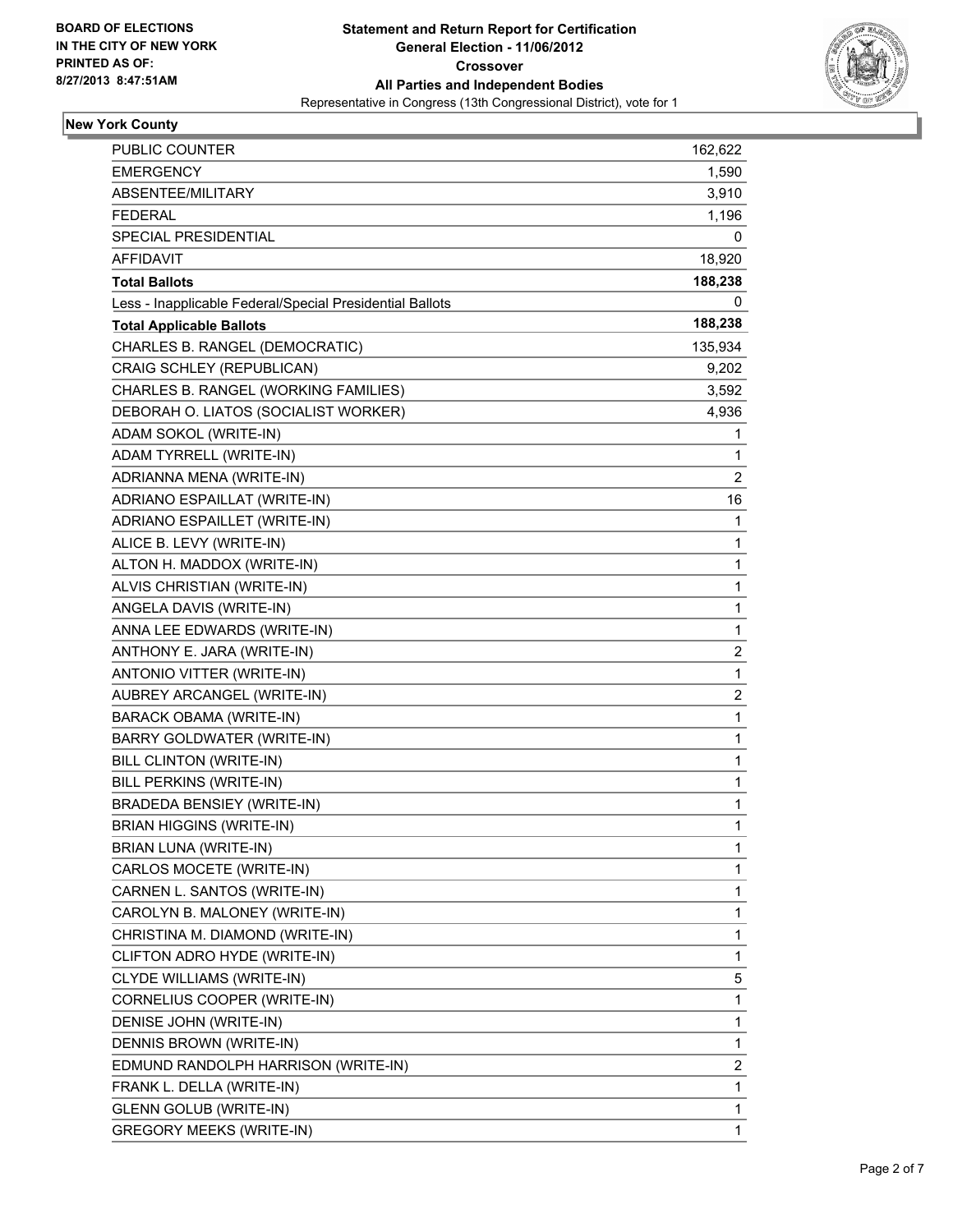

### **New York County**

| HILLARY RODMAN CLINTON (WRITE-IN) | 1              |
|-----------------------------------|----------------|
| JACK PERCELAY (WRITE-IN)          | 1              |
| JAIME HARBENSON (WRITE-IN)        | 1              |
| JASON MARTINEZ (WRITE-IN)         | 1              |
| JERROLD L. NADLER (WRITE-IN)      | 2              |
| JOHN AUDENT (WRITE-IN)            | 1              |
| JOHN BROWN (WRITE-IN)             | 2              |
| JONATHAN TASINI (WRITE-IN)        | $\overline{c}$ |
| JOSE E SERRANO (WRITE-IN)         | 1              |
| JOSE E. SERRANO (WRITE-IN)        | 16             |
| JOSEPH CROWLEY (WRITE-IN)         | 1              |
| JOSEPH HENSON (WRITE-IN)          | 1              |
| JOSHUA K. STATON (WRITE-IN)       | 1              |
| JULIAN HAMBURGER (WRITE-IN)       | 1              |
| KEITH WRIGHT (WRITE-IN)           | 1              |
| KIM NICHOLS (WRITE-IN)            | 1              |
| KYLE MANSON (WRITE-IN)            | 1              |
| LEONARDO MEDINA (WRITE-IN)        | 1              |
| LISA RENEE KYLE (WRITE-IN)        | 1              |
| LONDON DAIS (WRITE-IN)            | 1              |
| MANUEL MENDEZ (WRITE-IN)          | 1              |
| MARK LEVINE (WRITE-IN)            | 1              |
| MICHAEL HOGAN (WRITE-IN)          | 1              |
| MICHAEL MCNEIL (WRITE-IN)         | 1              |
| MIKE JONES (WRITE-IN)             | 2              |
| MONICA L ATUSO (WRITE-IN)         | 1              |
| NEER ASERIE (WRITE-IN)            | 1              |
| NELLIE HESTER BAILEY (WRITE-IN)   | 1              |
| <b>OSHRA COHEN (WRITE-IN)</b>     | 1              |
| PAUL KIRBY (WRITE-IN)             | 1              |
| PAUL RYAN (WRITE-IN)              | 2              |
| PETER ERIC EICHENBAUM (WRITE-IN)  | 1              |
| PETER GREEN (WRITE-IN)            | 1              |
| RAFAEL HERNANDEZ (WRITE-IN)       | 1              |
| RAVI RAJAN (WRITE-IN)             | 1              |
| REINALDO CARDONA (WRITE-IN)       | 1              |
| RICHARD HERRERA (WRITE-IN)        | 1              |
| ROBERT HAWK (WRITE-IN)            | 1              |
| ROBERT JACKSON (WRITE-IN)         | 1              |
| ROBERT WHITEHOUSE (WRITE-IN)      | 1              |
| RON PAUL (WRITE-IN)               | 2              |
| RYAN BRENIZER (WRITE-IN)          | 1              |
| SAM HODGE (WRITE-IN)              | 1              |
| SHOUQIAN SHI (WRITE-IN)           | 1              |
| THOMAS A. CROSSMAN (WRITE-IN)     | 4              |
| TIM HONEY (WRITE-IN)              | 1              |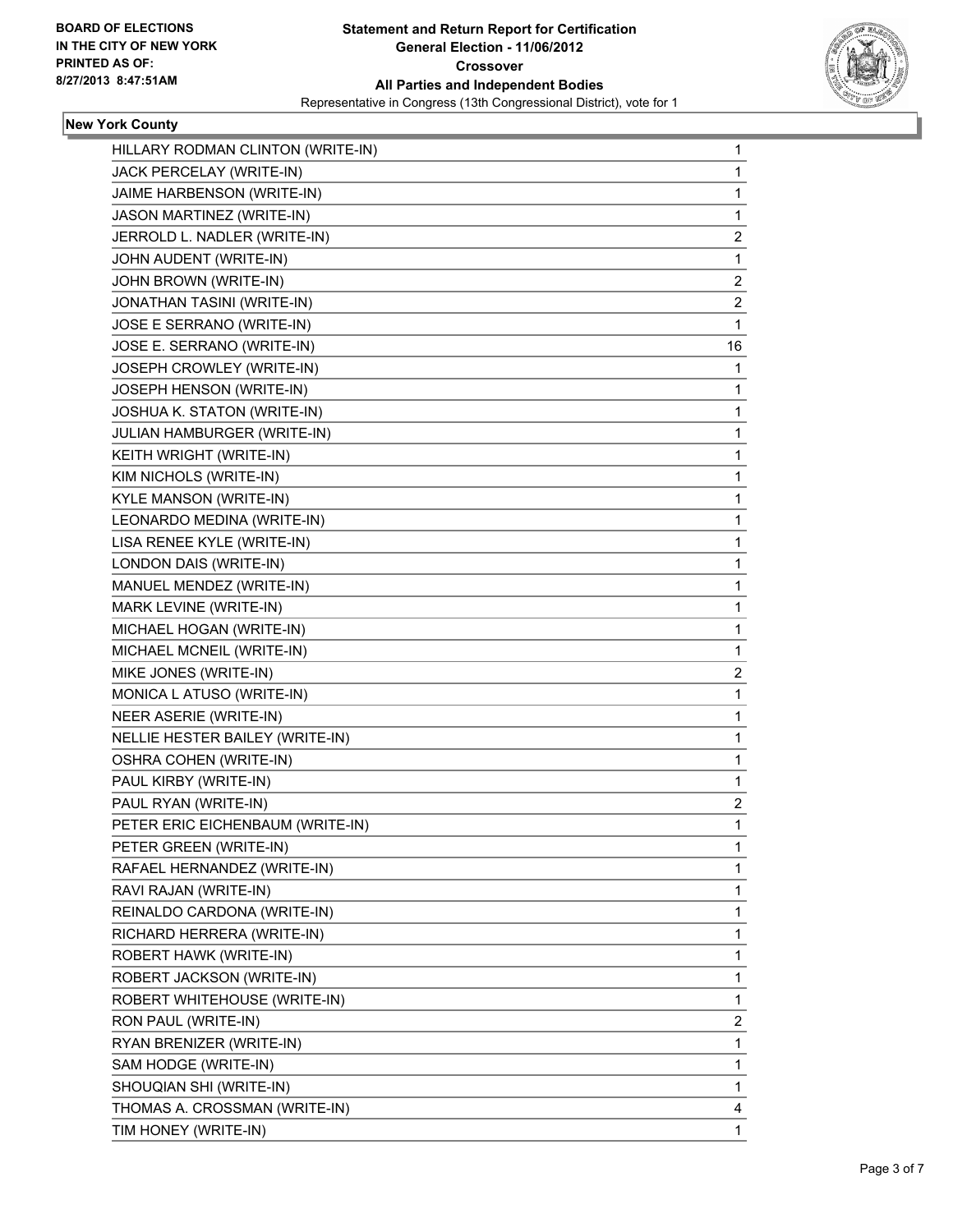

#### **New York County**

| TOBY TIKTINSKY (WRITE-IN)          |         |
|------------------------------------|---------|
| TWANA ADAMS (WRITE-IN)             |         |
| UNATTRIBUTABLE WRITE-IN (WRITE-IN) | 47      |
| VALERIE O'HARA (WRITE-IN)          |         |
| WILLIAM H. BUGRESS III (WRITE-IN)  |         |
| YOSEF BLAU (WRITE-IN)              | 2       |
| <b>Total Votes</b>                 | 153,843 |
| Unrecorded                         | 34.395  |

#### **Bronx County**

| <b>PUBLIC COUNTER</b>                                    | 38,626 |
|----------------------------------------------------------|--------|
| <b>EMERGENCY</b>                                         | 0      |
| <b>ABSENTEE/MILITARY</b>                                 | 1,006  |
| <b>FEDERAL</b>                                           | 191    |
| SPECIAL PRESIDENTIAL                                     | 1      |
| <b>AFFIDAVIT</b>                                         | 5,488  |
| <b>Total Ballots</b>                                     | 45,312 |
| Less - Inapplicable Federal/Special Presidential Ballots | (1)    |
| <b>Total Applicable Ballots</b>                          | 45,311 |
| CHARLES B. RANGEL (DEMOCRATIC)                           | 34,761 |
| CRAIG SCHLEY (REPUBLICAN)                                | 2,945  |
| CHARLES B. RANGEL (WORKING FAMILIES)                     | 734    |
| DEBORAH O. LIATOS (SOCIALIST WORKER)                     | 612    |
| ADRAINO ESPAILLOT (WRITE-IN)                             | 1      |
| ALEX JONES (WRITE-IN)                                    | 1      |
| ANDRIANO ESPAILLAT (WRITE-IN)                            | 1      |
| ELIOT ENGEL (WRITE-IN)                                   | 2      |
| ELLIOT ENGEL (WRITE-IN)                                  | 2      |
| JEFFERY DINOWITZ (WRITE-IN)                              | 1      |
| JOSE E. SERRANO (WRITE-IN)                               | 1      |
| JOSE SERRANO (WRITE-IN)                                  | 1      |
| KEVIN L CHIN (WRITE-IN)                                  | 1      |
| MARGARET GROARKE (WRITE-IN)                              | 1      |
| MATTHEW M. CRUZ (WRITE-IN)                               | 1      |
| RUBEN DIAZ JR. (WRITE-IN)                                | 1      |
| UNATTRIBUTABLE WRITE-IN (WRITE-IN)                       | 9      |
| <b>Total Votes</b>                                       | 39,075 |
| Unrecorded                                               | 6,236  |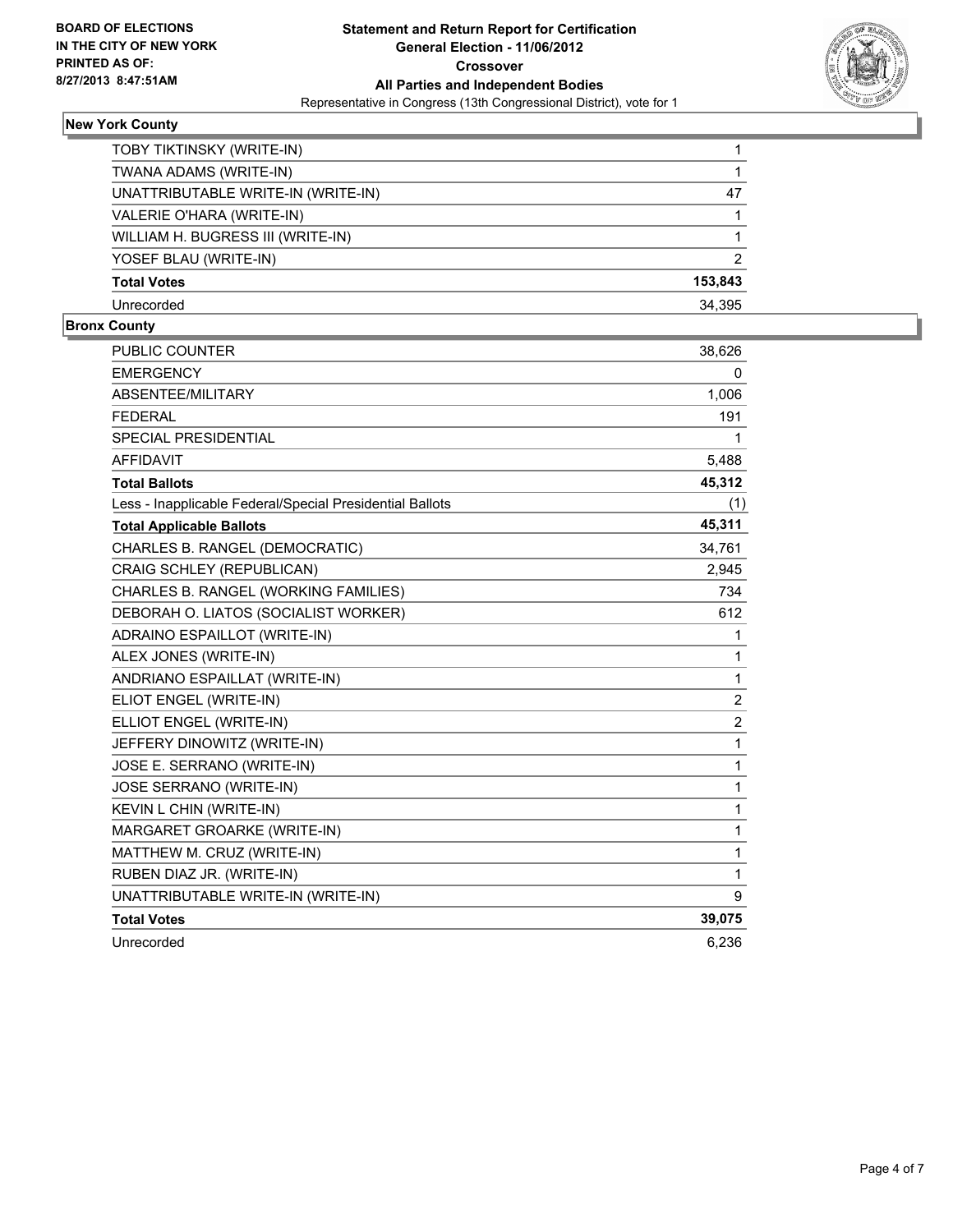

#### **Total for Representative in Congress (13th Congressional District)**

| PUBLIC COUNTER                                           | 201,248                 |
|----------------------------------------------------------|-------------------------|
| <b>EMERGENCY</b>                                         | 1,590                   |
| ABSENTEE/MILITARY                                        | 4,916                   |
| <b>FEDERAL</b>                                           | 1,387                   |
| SPECIAL PRESIDENTIAL                                     | 1                       |
| <b>AFFIDAVIT</b>                                         | 24,408                  |
| <b>Total Ballots</b>                                     | 233,550                 |
| Less - Inapplicable Federal/Special Presidential Ballots | (1)                     |
| <b>Total Applicable Ballots</b>                          | 233,549                 |
| CHARLES B. RANGEL (DEMOCRATIC)                           | 170,695                 |
| CRAIG SCHLEY (REPUBLICAN)                                | 12,147                  |
| CHARLES B. RANGEL (WORKING FAMILIES)                     | 4,326                   |
| DEBORAH O. LIATOS (SOCIALIST WORKER)                     | 5,548                   |
| ADAM SOKOL (WRITE-IN)                                    | 1                       |
| ADAM TYRRELL (WRITE-IN)                                  | 1                       |
| ADRAINO ESPAILLOT (WRITE-IN)                             | 1                       |
| ADRIANNA MENA (WRITE-IN)                                 | $\overline{c}$          |
| ADRIANO ESPAILLAT (WRITE-IN)                             | 16                      |
| ADRIANO ESPAILLET (WRITE-IN)                             | 1                       |
| ALEX JONES (WRITE-IN)                                    | 1                       |
| ALICE B. LEVY (WRITE-IN)                                 | 1                       |
| ALTON H. MADDOX (WRITE-IN)                               | 1                       |
| ALVIS CHRISTIAN (WRITE-IN)                               | 1                       |
| ANDRIANO ESPAILLAT (WRITE-IN)                            | 1                       |
| ANGELA DAVIS (WRITE-IN)                                  | 1                       |
| ANNA LEE EDWARDS (WRITE-IN)                              | 1                       |
| ANTHONY E. JARA (WRITE-IN)                               | 2                       |
| ANTONIO VITTER (WRITE-IN)                                | 1                       |
| AUBREY ARCANGEL (WRITE-IN)                               | $\overline{\mathbf{c}}$ |
| <b>BARACK OBAMA (WRITE-IN)</b>                           | 1                       |
| BARRY GOLDWATER (WRITE-IN)                               | 1                       |
| <b>BILL CLINTON (WRITE-IN)</b>                           | $\mathbf{1}$            |
| BILL PERKINS (WRITE-IN)                                  | 1                       |
| BRADEDA BENSIEY (WRITE-IN)                               | 1                       |
| <b>BRIAN HIGGINS (WRITE-IN)</b>                          | 1                       |
| BRIAN LUNA (WRITE-IN)                                    | 1                       |
| CARLOS MOCETE (WRITE-IN)                                 | 1                       |
| CARNEN L. SANTOS (WRITE-IN)                              | 1                       |
| CAROLYN B. MALONEY (WRITE-IN)                            | 1                       |
| CHRISTINA M. DIAMOND (WRITE-IN)                          | 1                       |
| CLIFTON ADRO HYDE (WRITE-IN)                             | 1                       |
| CLYDE WILLIAMS (WRITE-IN)                                | 5                       |
| CORNELIUS COOPER (WRITE-IN)                              | 1                       |
| DENISE JOHN (WRITE-IN)                                   | 1                       |
| DENNIS BROWN (WRITE-IN)                                  | 1                       |
| EDMUND RANDOLPH HARRISON (WRITE-IN)                      | 2                       |
|                                                          |                         |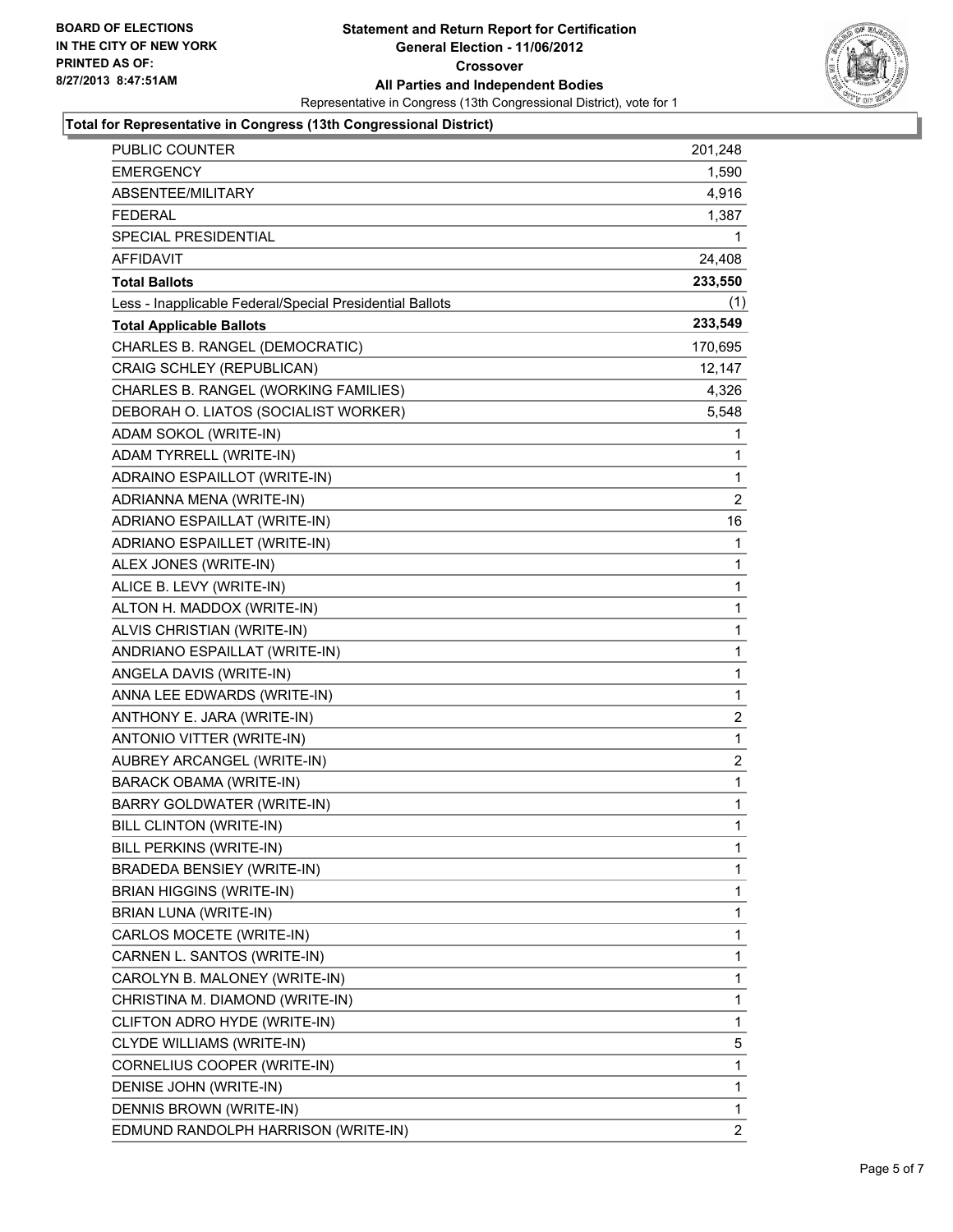

#### **Total for Representative in Congress (13th Congressional District)**

| ELIOT ENGEL (WRITE-IN)            | 2              |
|-----------------------------------|----------------|
| ELLIOT ENGEL (WRITE-IN)           | 2              |
| FRANK L. DELLA (WRITE-IN)         | 1              |
| <b>GLENN GOLUB (WRITE-IN)</b>     | 1              |
| <b>GREGORY MEEKS (WRITE-IN)</b>   | 1              |
| HILLARY RODMAN CLINTON (WRITE-IN) | 1              |
| JACK PERCELAY (WRITE-IN)          | 1              |
| JAIME HARBENSON (WRITE-IN)        | 1              |
| JASON MARTINEZ (WRITE-IN)         | 1              |
| JEFFERY DINOWITZ (WRITE-IN)       | 1              |
| JERROLD L. NADLER (WRITE-IN)      | $\overline{a}$ |
| JOHN AUDENT (WRITE-IN)            | 1              |
| JOHN BROWN (WRITE-IN)             | $\overline{2}$ |
| <b>JONATHAN TASINI (WRITE-IN)</b> | 2              |
| JOSE E SERRANO (WRITE-IN)         | 1              |
| JOSE E. SERRANO (WRITE-IN)        | 17             |
| JOSE SERRANO (WRITE-IN)           | $\mathbf 1$    |
| JOSEPH CROWLEY (WRITE-IN)         | 1              |
| JOSEPH HENSON (WRITE-IN)          | 1              |
| JOSHUA K. STATON (WRITE-IN)       | 1              |
| JULIAN HAMBURGER (WRITE-IN)       | 1              |
| KEITH WRIGHT (WRITE-IN)           | 1              |
| KEVIN L CHIN (WRITE-IN)           | 1              |
| KIM NICHOLS (WRITE-IN)            | 1              |
| KYLE MANSON (WRITE-IN)            | 1              |
| LEONARDO MEDINA (WRITE-IN)        | 1              |
| LISA RENEE KYLE (WRITE-IN)        | 1              |
| LONDON DAIS (WRITE-IN)            | 1              |
| MANUEL MENDEZ (WRITE-IN)          | 1              |
| MARGARET GROARKE (WRITE-IN)       | 1              |
| MARK LEVINE (WRITE-IN)            | 1              |
| MATTHEW M. CRUZ (WRITE-IN)        | 1              |
| MICHAEL HOGAN (WRITE-IN)          | 1              |
| MICHAEL MCNEIL (WRITE-IN)         | 1              |
| MIKE JONES (WRITE-IN)             | 2              |
| MONICA L ATUSO (WRITE-IN)         | 1              |
| NEER ASERIE (WRITE-IN)            | 1              |
| NELLIE HESTER BAILEY (WRITE-IN)   | 1              |
| <b>OSHRA COHEN (WRITE-IN)</b>     | 1              |
| PAUL KIRBY (WRITE-IN)             | 1              |
| PAUL RYAN (WRITE-IN)              | $\overline{2}$ |
| PETER ERIC EICHENBAUM (WRITE-IN)  | 1              |
| PETER GREEN (WRITE-IN)            | 1              |
| RAFAEL HERNANDEZ (WRITE-IN)       | 1              |
| RAVI RAJAN (WRITE-IN)             | 1              |
| REINALDO CARDONA (WRITE-IN)       | 1.             |
|                                   |                |